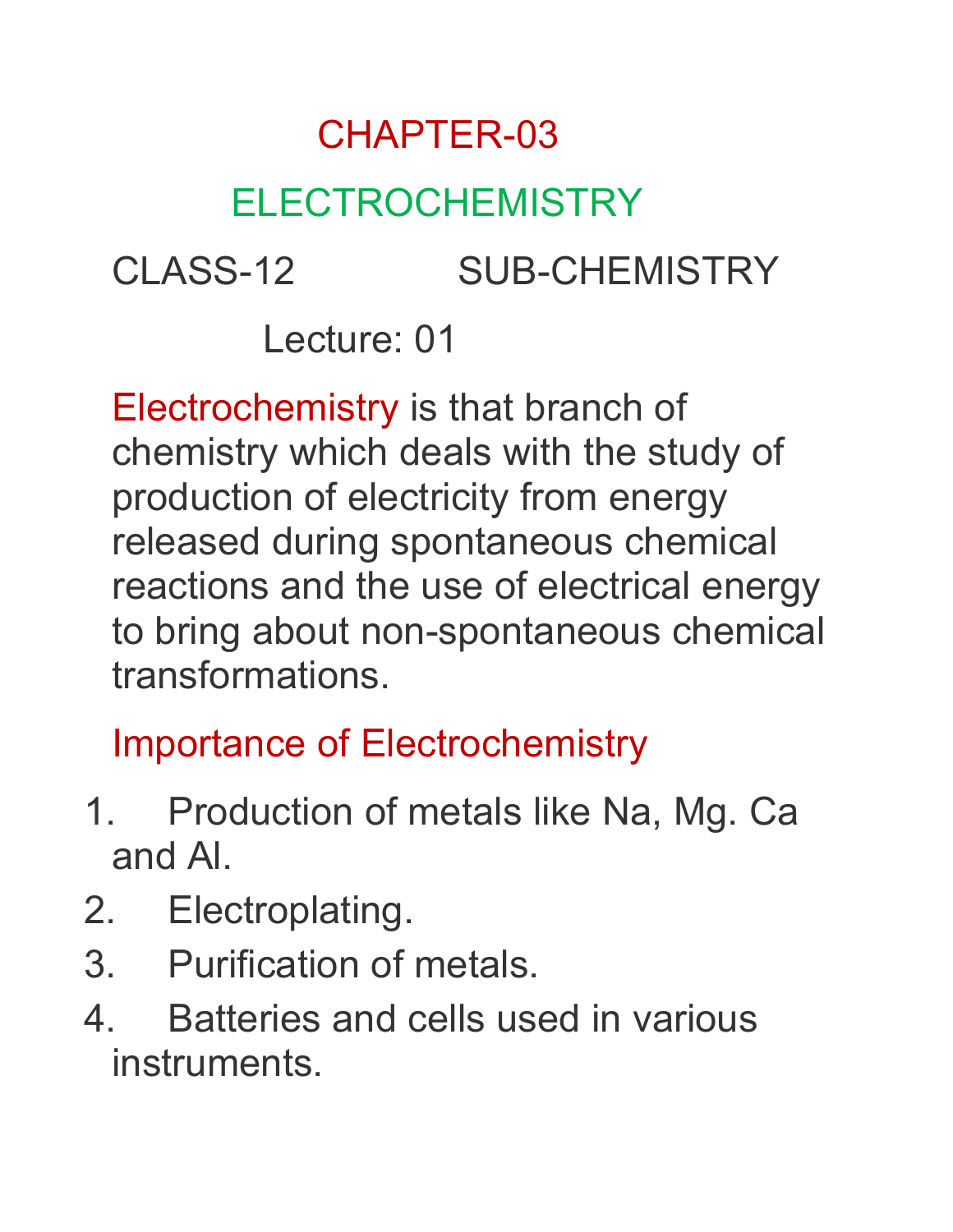### **Conductors**

Substances that allow electric current to pass through them are known as conductors.

### **Metallic Conductors or Electronic Conductors**

Substances which allow the electric current to pass through them by the movement of electrons are called metallic conductors, e.g.. metals.

### **Electrolytic Conductors or Electrolytes**

Substances which allow the passage of electricity through their fused state or aqueous solution and undergo chemical decomposition are called electrolytic conductors, e.g., aqueous solution of acids. bases and salts.

#### **Electrolytes are of two types:**

1. **Strong electrolytes** The electrolytes that completely dissociate or ionise into ions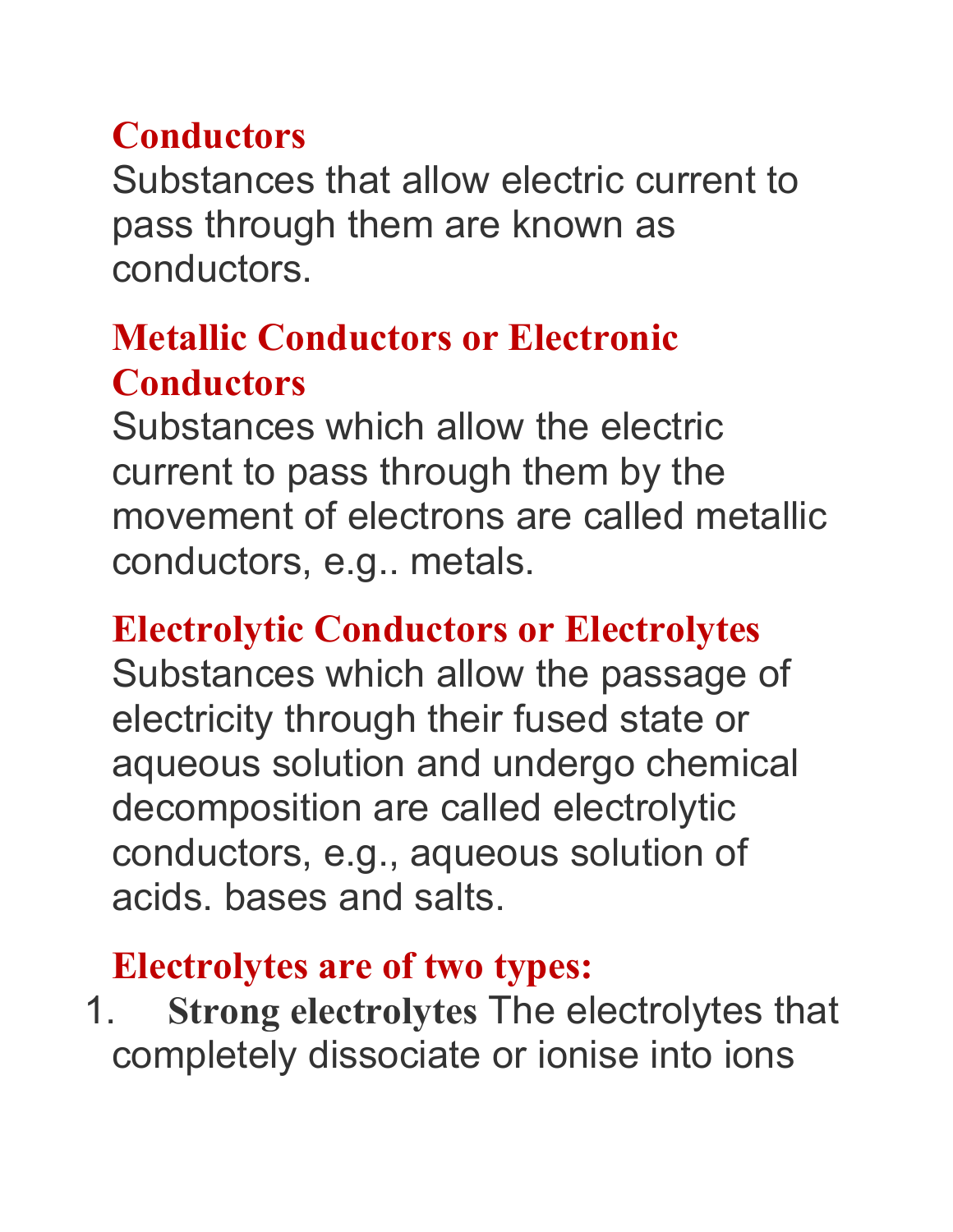are called strong electrolytes. e.g., HCl, NaOH,  $K_2SO_4$ 

2. **Weak electrolytes** The electrolytes that dissociate partially (ex < 1) are called weak electrolytes, e.g., CH<sub>3</sub>COOH, H<sub>2</sub>CO<sub>3</sub>, NH4OHH2S, etc.

**Electrochemical Cell and Electrolytic**

A cell of almost constant emf is called standard cell. The most common is Weston standard cell.

Galvanic cell is also called voltaic cell.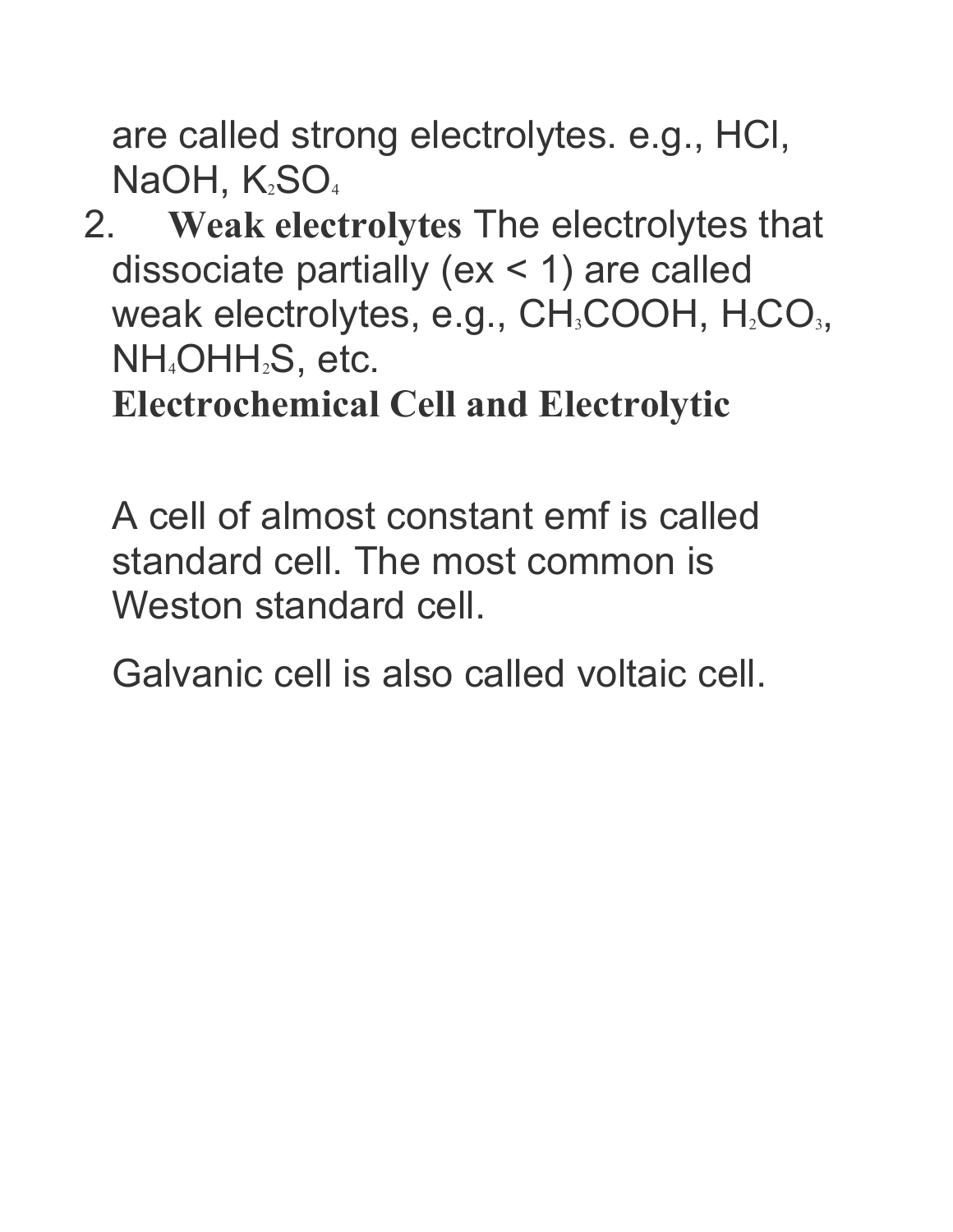## **General Representation of an Electrochemical Cell**



### **Other features** of **the electrochemical cell are**

- 1. There is no evolution of heat.
- 2. The solution remains neutral on both sides.
- 3. The reaction and now of electrons stops after sometime.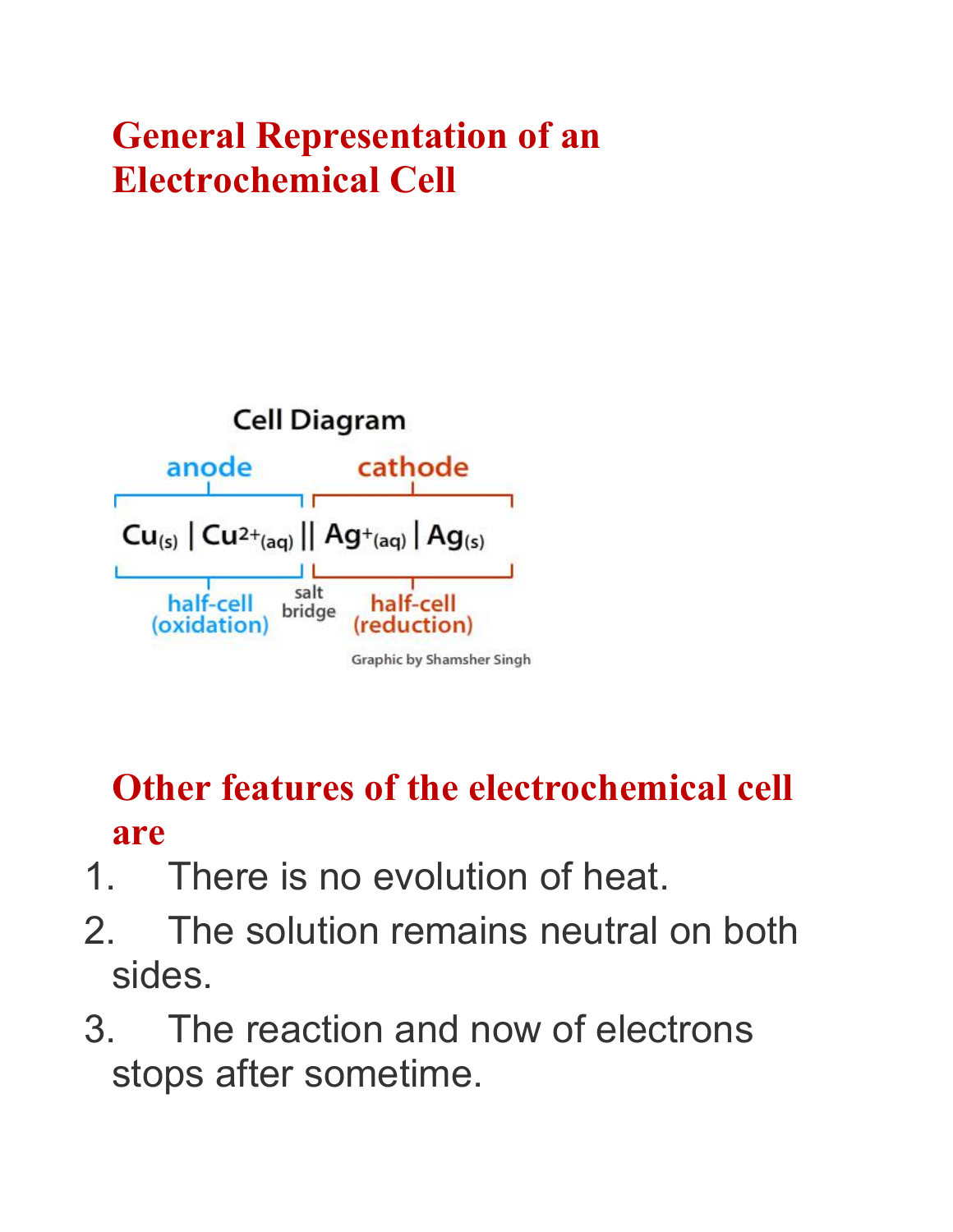# **GALVANIC CELL:-**

The device in which electrical energy is produced from chemical reaction are called electrochemical cells or galvanic cell or voltaic cell.



By convention cathode is represented on the RHS and anode on the LHS.

# Function of salt bridge

1. It completes the circuit and allows the flow of current.